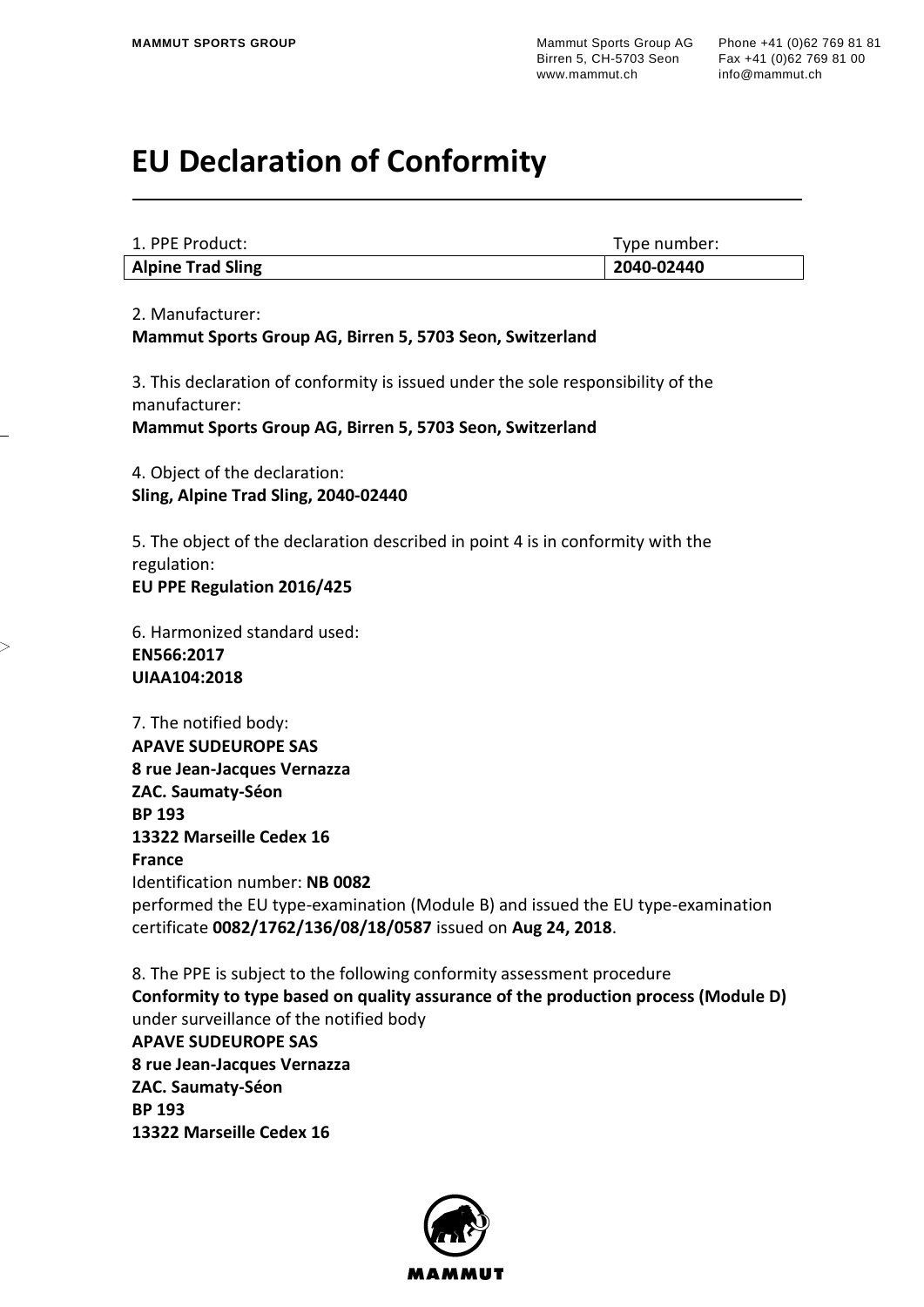## **France**

Identification number: **NB 0082**.

Signed for and on behalf of: **Mammut Sports Group AG, Birren 5, 5703 Seon, Switzerland**

**Seon, 15.12.2021**

 $>$ 

Maximilian Lenk

Martin Dorig

## Maximilian Lenk

Martin Dörig

| German  | EU-Konformitätserklärung                                                                                                                                                           |
|---------|------------------------------------------------------------------------------------------------------------------------------------------------------------------------------------|
|         | 1. PSA Produktname:  Typennummer:                                                                                                                                                  |
|         | 2. Hersteller:                                                                                                                                                                     |
|         | 3. Die alleinige Verantwortung für die Ausstellung dieser Konformitätserklärung trägt der Hersteller:                                                                              |
|         | 4. Gegenstand der Erklärung:                                                                                                                                                       |
|         | 5. Das unter 4. genannte Produkt entsprecht der Verordnung: PSA Verordnung (EU) 2016/425                                                                                           |
|         | 6. Verwendete harmonisierte Norm:                                                                                                                                                  |
|         | 7. Die notifizierte Stelle  Kennnummer  hat die EU-Baumusterprüfung (Modul B) durchgeführt und die EU-Baumusterprüfbescheinigung<br>am  ausgestellt.                               |
|         | 8. Die PSA unterliegt folgendem Konformitätsbewertungsverfahren                                                                                                                    |
|         | - Modul D: Konformität mit dem Baumuster auf der Grundlage einer Qualitätssicherung bezogen auf den Produktionsprozess (Modul D)                                                   |
|         | - Modul C2: Konformität mit dem Baumuster auf der Grundlage einer Qualitätssicherung bezogen auf den Produktionsprozess                                                            |
|         | (Modul C2)                                                                                                                                                                         |
|         | unter Überwachung der notifizierten Stelle  Kennnummer  .                                                                                                                          |
|         | 9. Unterzeichnet für und im Namen von:                                                                                                                                             |
| French  | Déclaration UE de conformité                                                                                                                                                       |
|         | 1. Nom de produit EPI:<br>Numéro de type:                                                                                                                                          |
|         | 2. Fabricant:                                                                                                                                                                      |
|         | 3. La présente déclaration de conformité est établie sous la seule responsabilité du fabricant:                                                                                    |
|         | 4. Objet de la déclaration:                                                                                                                                                        |
|         | 5. Le produit mentionné au point 4 est conforme au règlement: Règlement (UE) 2016/425 relatif aux EPI                                                                              |
|         | 6. Normes harmonisées appliquées:                                                                                                                                                  |
|         | 7. L'organisme notifié  Numéro d'identification  a effectué l'examen UE de type (module B) et a établi l'attestation d'examen UE de type<br>délivrée le  .                         |
|         | 8. L'EPI est soumis à la procédure d'évaluation de la conformité suivante                                                                                                          |
|         | - Module D: Conformité au type sur la base de l'assurance de la qualité du mode de production (module D)                                                                           |
|         | - Module C2: Conformité au type sur la base du contrôle interne de la production et de contrôles supervisés du produit à des intervalles<br>aléatoires (module C2)                 |
|         | sous la surveillance de l'organisme notifié  Numéro d'identification  .                                                                                                            |
|         | 9. Signé par et au nom de:                                                                                                                                                         |
| Italian | Dichiarazione di conformità UE                                                                                                                                                     |
|         | 1. Prodotto DPI:<br>Numero del tipo:                                                                                                                                               |
|         | 2. Fabbricante:                                                                                                                                                                    |
|         | 3. La presente dichiarazione di conformità è rilasciata sotto l'esclusiva responsabilità del fabbricante:                                                                          |
|         | 4. Oggetto della dichiarazione:                                                                                                                                                    |
|         | 5. L'oggetto della dichiarazione di cui al punto 4 è conforme al regolamento: Regolamento DPI (UE) 2016/425                                                                        |
|         | 6. Norma armonizzata utilizzata:                                                                                                                                                   |
|         | 7. L'organismo notificato  Numero  ha svolto l'esame UE del tipo (modulo B) e ha rilasciato il certificato di esame UE del tipo                                                    |
|         | in data                                                                                                                                                                            |
|         | 8. Il DPI è oggetto della procedura di valutazione della conformità                                                                                                                |
|         | - Modulo D: Conformità al tipo basata sulla garanzia di qualità del processo di produzione (modulo D)                                                                              |
|         | - Modulo C2: Conformità al tipo basata sul controllo interno della produzione unito a prove del prodotto sotto controllo ufficiale<br>effettuate ad intervalli casuali (modulo C2) |
|         | sotto la sorveglianza dell'organismo notificato  Numero  .                                                                                                                         |

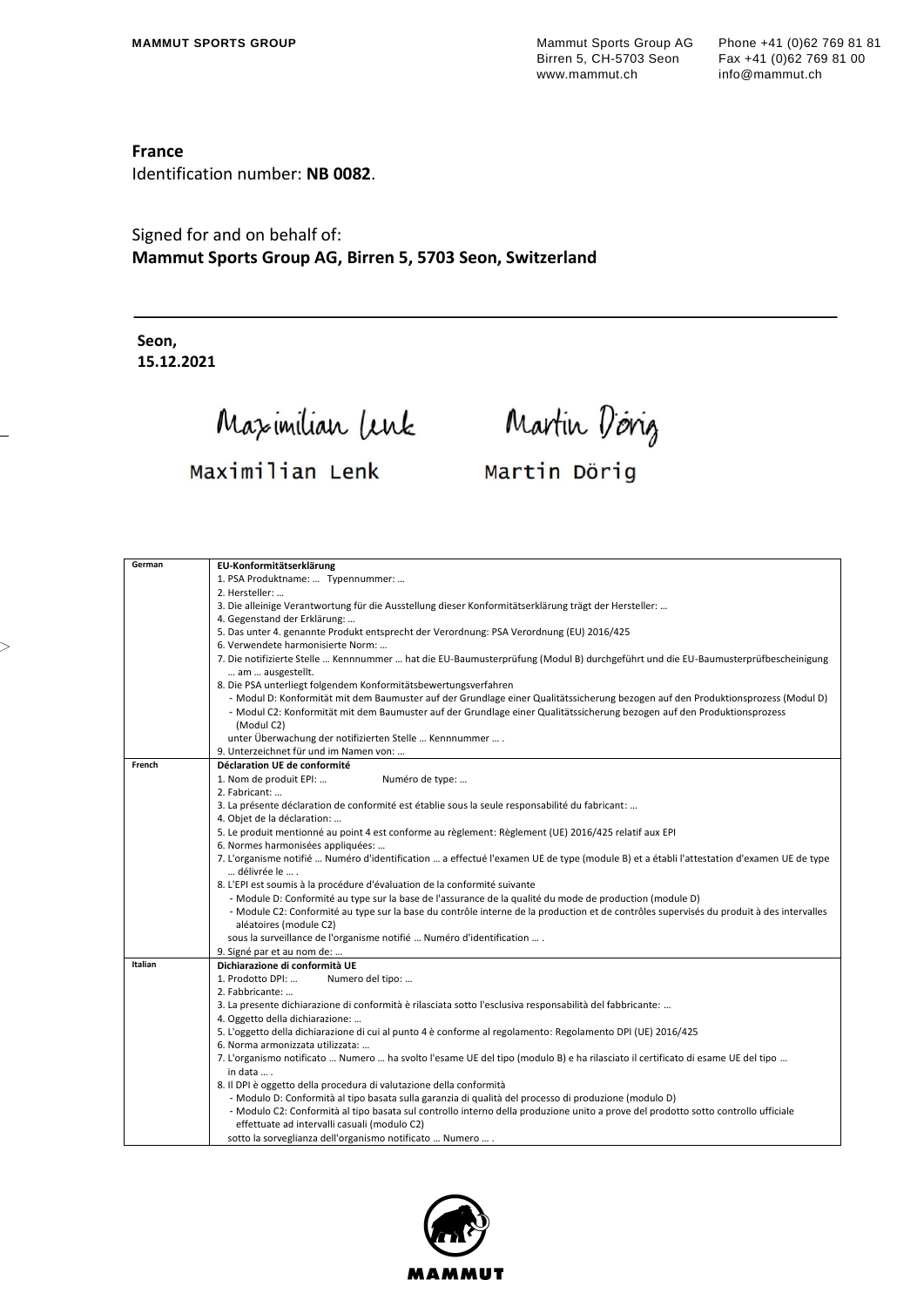|           | 9. Firmato a nome e per conto di:                                                                                                                                     |
|-----------|-----------------------------------------------------------------------------------------------------------------------------------------------------------------------|
| Swedish   | EU-försäkran om överensstämmelse                                                                                                                                      |
|           | 1. Personlig skyddsutrustning:<br>Typnummer:                                                                                                                          |
|           | 2. Tillverkare:                                                                                                                                                       |
|           | 3. Denna försäkran om överensstämmelse utfärdas på tillverkarens eget ansvar:                                                                                         |
|           | 4. Föremål för försäkran:                                                                                                                                             |
|           | 5. Föremålet för försäkran som beskrivs i punkt 4 överensstämmer med förordningen: Europeiska unionens förordning om personlig<br>skyddsutrustning 2016/425           |
|           | 6. Harmoniserad standard som använts:                                                                                                                                 |
|           | 7. Anmält organ  Registreringsnummer  har genomfört EU-typprovningen (modul B) och utfärdat EU-typintyget  daterat  .                                                 |
|           | 8. Den personliga skyddsutrustningen är föremål för nedanstående granskningsprocedur avseende överensstämmelse                                                        |
|           | - Modul D: Överensstämmelse med typ baserat på kvalitetssäkring av tillverkningsprocessen (modul D)                                                                   |
|           | - Modul C2: Överensstämmelse med typ baserat på intern tillverkningskontroll samt övervakade produktkontroller vid slumpmässiga                                       |
|           | intervaller (modul C2)                                                                                                                                                |
|           | under övervakning av det anmälda organet  Registreringsnummer  .                                                                                                      |
|           | 9. Undertecknat för och på uppdrag av:                                                                                                                                |
| Norwegian | EU-samsvarserklæring                                                                                                                                                  |
|           | 1. Personlig verneutstyr:<br>Typenummer:                                                                                                                              |
|           | 2. Produsent:                                                                                                                                                         |
|           | 3. Denne samsvarerklæringen utstedes på produsentens eneansvar:                                                                                                       |
|           | 4. Erklæringen gjelder for:                                                                                                                                           |
|           | 5. Produktet som erklæringen gjelder for, som beskrevet i punkt 4, er i samsvar med følgende regelverk: EUs PVU-forordning 2016/425<br>6. Harmonisert standard brukt: |
|           | 7. Kontrollorganet  ID-nummer  foretok EU-typeundersøklsen (modul B) og utstedte sertifisering om EU-typeundersøkelse XYX den  .                                      |
|           | 8. Det personlige verneutstyret er underlagt følgende samsvarsvurderingsprosedyre                                                                                     |
|           | - Modul D: Samsvar med type basert på kvalitetssikring av produksjonsprosessen (modul D)                                                                              |
|           | - Modul C2: Samsvar med type basert på intern produksjonskontroll pluss overvåkede produktkontroller til tilfeldige tidspunkter                                       |
|           | (modul C2)                                                                                                                                                            |
|           | under opppsyn av kontrollorganet  ID-nummer  .                                                                                                                        |
|           | 9. Underskrevet for og på vegne av:                                                                                                                                   |
| Dutch     | <b>EU-conformiteitsverklaring</b>                                                                                                                                     |
|           | 1. PBM-productnaam:  Typenummer:                                                                                                                                      |
|           | 2. Fabrikant:                                                                                                                                                         |
|           | 3. Deze conformiteitsverklaring wordt op eigen verantwoording van de fabrikant verstrekt:                                                                             |
|           | 4. Voorwerp van de verklaring:<br>5. Het in punt 4 genoemde product is conform met de verordening: PBM-verordening (EU) 2016/425                                      |
|           | 6. Toegepaste geharmoniseerde norm:                                                                                                                                   |
|           | 7. De aangemelde instantie  Nummer  heeft het EU-typeonderzoek (module B) verricht en het certificaat van EU-typeonderzoek  op                                        |
|           | afgegeven.                                                                                                                                                            |
|           | 8. Het persoonlijk beschermingsmiddel is onderworpen aan de conformiteitsbeoordelingsprocedure                                                                        |
|           | - Module D: Conformiteit met het type op basis van kwaliteitsborging van het productieproces (module D)                                                               |
|           | - Module C2: Conformiteit met het type op basis van interne productcontrole plus productcontroles onder toezicht met willekeurige                                     |
|           | tussenpozen (module C2)                                                                                                                                               |
|           | onder toezicht van de aangemelde instantie  Nummer  .                                                                                                                 |
|           | 9. Ondertekend voor en namens:                                                                                                                                        |
| Spanish   | Declaración UE de conformidad                                                                                                                                         |
|           | 1. Producto EPI:<br>Número del tipo:<br>2. Fabricante:                                                                                                                |
|           | 3. La presente declaración de conformidad se expide bajo la exclusiva responsabilidad del fabricante:                                                                 |
|           | 4. Objeto de la declaración:                                                                                                                                          |
|           | 5. El objeto de la declaración descrito en el punto 4 anterior es conforme con la norma: Norma EPI UE 2016/425                                                        |
|           | 6. Uso estándar armonizado:                                                                                                                                           |
|           | 7. El organismo notificado  Número de identificación  ha efectuado el examen UE de tipo (módulo B) y ha expedido el certificado de                                    |
|           | examen UE de tipo  del                                                                                                                                                |
|           | 8. El EPI está sujeto al procedimiento de evaluación de la conformidad                                                                                                |
|           | - Módulo D: Conformidad con el tipo basada en el aseguramiento de la calidad del proceso de producción (módulo D)                                                     |
|           | - Módulo C2: Conformidad con el tipo basada en el control interno de la producción más control supervisado de los productos a                                         |
|           | intervalos aleatorios (módulo C2)<br>bajo la supervisión del organismo notificado  Número de identificación  .                                                        |
|           | 9. Firmado por y en nombre de:                                                                                                                                        |
| Czech     | EU prohlášení o shodě                                                                                                                                                 |
|           | Číslo typu:<br>1. Název výrobku OOP:                                                                                                                                  |
|           | 2. Výrobce:                                                                                                                                                           |
|           | 3. Toto prohlášení o shodě se vydává na výhradní odpovědnost výrobce:                                                                                                 |
|           | 4. Předmět prohlášení:                                                                                                                                                |
|           | 5. Předmět prohlášení popsaný v bodě 4 je ve shodě s nařízením: Nařízení EU 2016/425 o OOP                                                                            |
|           | 6. Použitá harmonizovaná norma:                                                                                                                                       |
|           | 7. Oznámený subjekt … Identifikační číslo … provedl EU přezkoušení typu (modul B) a vydal certifikát EU přezkoušení typu …                                            |
|           | vydaný dne  .<br>8. OOP podléhá následujícímu postupu posuzování shody                                                                                                |
|           | - Modul D: Shoda s typem založená na zabezpečování kvality výrobního procesu (modul D)                                                                                |
|           | - Modul C2: Shoda s typem založená na interním řízení výroby spolu s kontrolami výrobků pod dohledem v náhodně zvolených                                              |
|           | intervalech (modul C2)                                                                                                                                                |
|           | pod dohledem oznámeného subjektu  Identifikační číslo  .                                                                                                              |
|           | 9. Podepsáno za a jménem:                                                                                                                                             |
|           |                                                                                                                                                                       |

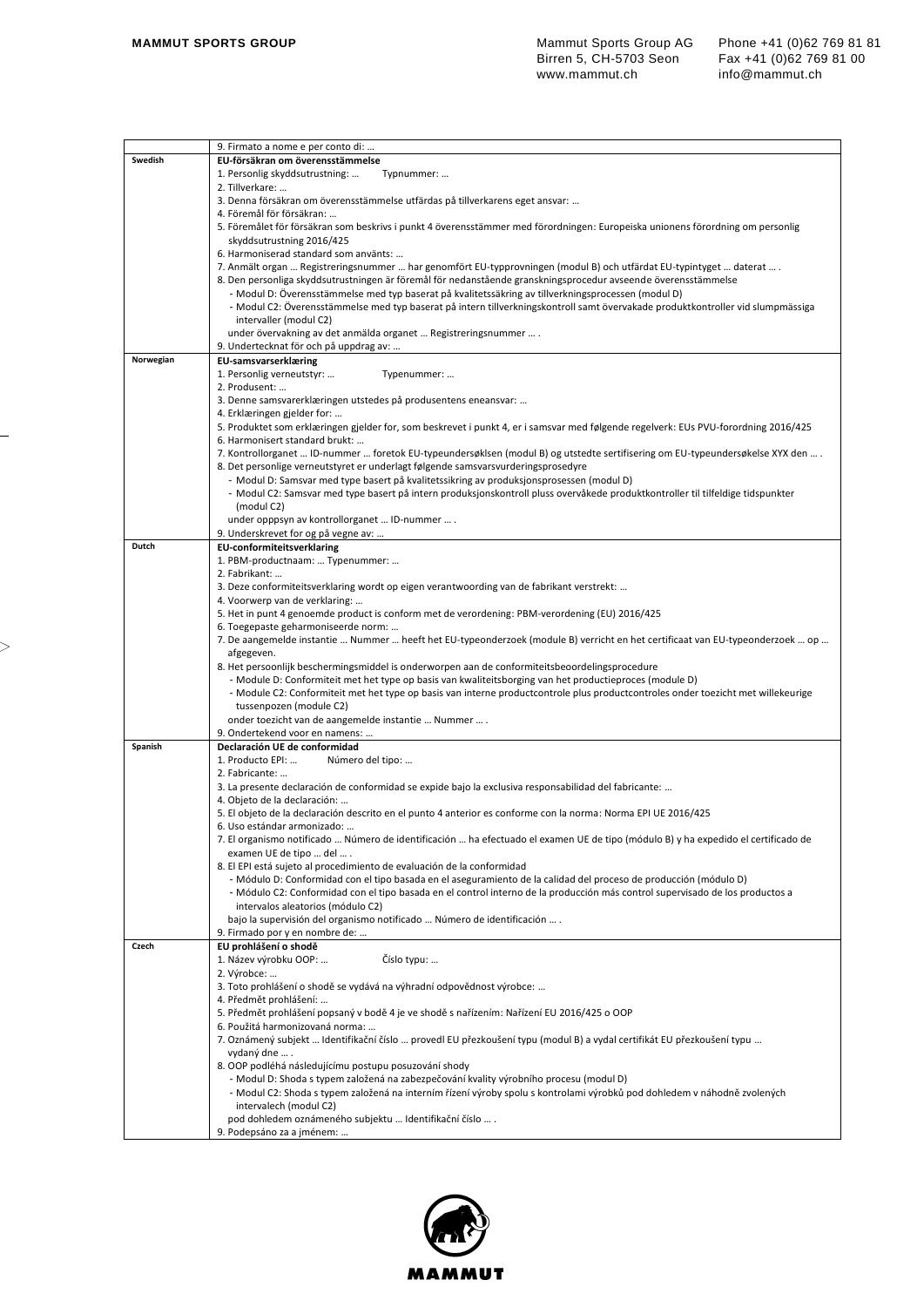| Polish     | Deklaracja zgodności UE                                                                                                                                                            |
|------------|------------------------------------------------------------------------------------------------------------------------------------------------------------------------------------|
|            | 1. Produkt SOI:  Numer typu:                                                                                                                                                       |
|            | 2. Producent:                                                                                                                                                                      |
|            | 3. Niniejszą deklarację zgodności wydaje się na wyłączną odpowiedzialność producenta:                                                                                              |
|            | 4. Przedmiot deklaracji:                                                                                                                                                           |
|            | 5. Opisany w pkt 4 przedmiot niniejszej deklaracji jest zgodny z następującymi przepisami: Rozporządzenie UE 2016/425 dotyczące ŚOI                                                |
|            | 6. Zastosowane normy zharmonizowane:                                                                                                                                               |
|            | 7. Jednostka notyfikowana  Numer identyfikacyjny  przeprowadziła badanie typu UE (moduł B) i wydała certyfikat badania typu UE                                                     |
|            | dnia  .                                                                                                                                                                            |
|            | 8. SOI podlegają następującej procedurze oceny zgodności<br>- Moduł D: Zgodność z typem w oparciu o zapewnienie jakości procesu produkcji (moduł D)                                |
|            | - Moduł C2: Zgodność z typem w oparciu o wewnętrzną kontrolę produkcji oraz nadzorowane kontrole produktu w losowych odstępach                                                     |
|            | czasu (moduł C2)                                                                                                                                                                   |
|            | pod nadzorem jednostki notyfikującej  Numer identyfikacyjny  .                                                                                                                     |
|            | 9. Podpisano w imieniu:                                                                                                                                                            |
| Finnish    | EU-vaatimustenmukaisuusvakuutus                                                                                                                                                    |
|            | 1. Henkilönsuojaintuote:<br>Tyyppinumero:                                                                                                                                          |
|            | 2. Valmistaja:                                                                                                                                                                     |
|            | 3. Tämä vaatimustenmukaisuusvakuutus on annettu valmistajan yksinomaisella vastuulla:                                                                                              |
|            | 4. Vakuutuksen kohde:                                                                                                                                                              |
|            | 5. Edellä 4 kohdassa kuvattu vakuutuksen kohde on seuraavan asetuksen mukainen: EU:n henkilönsuojainasetus 2016/425                                                                |
|            | 6. Käytetty yhdenmukaistettu standardi:                                                                                                                                            |
|            | 7. Ilmoitettu laitos  tunnistenumero  suoritti EU-tyyppitarkastuksen (moduuli B) ja antoi EU-tyyppitarkastustodistuksen , joka                                                     |
|            | myönnettiin  .                                                                                                                                                                     |
|            | 8. Henkilönsuojaimeen sovelletaan seuraavaa vaatimustenmukaisuuden arviointimenettelyä<br>- Moduuli D: Tuotantoprosessin laadunvarmistukseen perustuva tyypinmukaisuus (moduuli D) |
|            | - Moduuli C2: Sisäiseen tuotannonvalvontaan perustuva tyypinmukaisuus ja satunnaisin väliajoin suoritettavat valvotut                                                              |
|            | tuotetarkastukset (moduuli C2)                                                                                                                                                     |
|            | ilmoitetun laitoksen valvonnassa  tunnistenumero  .                                                                                                                                |
|            | 9. Puolesta allekirjoittanut:                                                                                                                                                      |
| Portuguese | Declaração de Conformidade UE                                                                                                                                                      |
|            | 1. Produto EPI:  Número do tipo:                                                                                                                                                   |
|            | 2. Fabricante:                                                                                                                                                                     |
|            | 3. A presente declaração de conformidade é emitida sob a exclusiva responsabilidade do fabricante:                                                                                 |
|            | 4. Objeto da declaração:                                                                                                                                                           |
|            | 5. O objeto da declaração mencionado no ponto 4 está em conformidade com a legislação: Legislação EPI (UE) 2016/425                                                                |
|            | 6. Norma harmonizada utilizada:                                                                                                                                                    |
|            | 7. O organismo notificado  Número de identificação  efetuou o exame UE de tipo (Módulo B) e emitiu o certificado de exame UE de tipo                                               |
|            | em  .<br>8. O EPI é sujeito ao seguinte procedimento de avaliação de conformidade                                                                                                  |
|            | - Módulo D: Conformidade com o tipo baseada na garantia da qualidade do processo de produção (Módulo D)                                                                            |
|            | - Módulo C2: Conformidade com o tipo baseada no controlo interno da produção e em controlos supervisionados do produto a                                                           |
|            | intervalos aleatórios (Módulo C2)                                                                                                                                                  |
|            | sob vigilância do organismo notificado  Número de identificação  .                                                                                                                 |
|            | 9. Assinado por e em nome de:                                                                                                                                                      |
| Slovak     | EÚ VYHLÁSENIE O ZHODE                                                                                                                                                              |
|            | Číslo typu:<br>1. Výrobok OOP:                                                                                                                                                     |
|            | 2. Výrobca:                                                                                                                                                                        |
|            | 3. Toto vyhlásenie o zhode sa vydáva na výhradnú zodpovednosť výrobcu:                                                                                                             |
|            | 4. Predmet vyhlásenia:<br>5. Predmet vyhlásenia uvedený v bode 4 je v zhode s nariadením: Nariadenie EÚ o OOP 2016/425                                                             |
|            | 6. Použité harmonizované normy:                                                                                                                                                    |
|            | 7. Notifikovaná osoba … Identifikačné číslo … vykonala EÚ skúšku typu (modul B) a … vydala certifikát EÚ skúšky typu ….                                                            |
|            | 8. OOP je predmetom nasledujúceho postupu posudzovania zhody                                                                                                                       |
|            | - Modul D: Zhoda s typom založená na zabezpečení kvality výrobného procesu (modul D)                                                                                               |
|            | - Modul C2: Zhoda s typom založená na vnútornej kontrole výroby a skúškach výrobku pod dohľadom v ľubovoľných intervaloch                                                          |
|            | (modul C2)                                                                                                                                                                         |
|            | pod dohľadom notifikovanej osoby  Identifikačné číslo  .                                                                                                                           |
|            | 9. Podpísané za a v mene:                                                                                                                                                          |
| Slovenian  | Izjava EU o skladnosti                                                                                                                                                             |
|            | 1. Osebna varovalna oprema:<br>Tipska številka:                                                                                                                                    |
|            | 2. Proizvajalec:<br>3. Za izdajo te izjave o skladnosti je odgovoren izključno proizvajalec:                                                                                       |
|            | 4. Predmet izjave:                                                                                                                                                                 |
|            | 5. Predmet izjave iz točke 4 je v skladu z ustrezno zakonodajo: Predpis EU o Osebni varovalni opremi 2016/425                                                                      |
|            | 6. Uporabljeni harmonizirani standard:                                                                                                                                             |
|            | 7. Priglašeni organ  Identifikacijska številka  je izvedel EU pregled (modul B) ter izdal certifikat o EU pregledu tipa , izdan dne  .                                             |
|            | 8. Osebna zaščitna oprema je predmet naslednjih postopkov za ocenitev skladnosti                                                                                                   |
|            | - Modul D: Skladnost s tipom na podlagi zagotavljanja kakovosti proizvodnega procesa (modul D)                                                                                     |
|            | - Modul C2: Skladnost s tipom na podlagi notranje kontrole proizvodnje in nadzorovanih pregledov proizvoda v naključnih intervalih                                                 |
|            | (modul C2)                                                                                                                                                                         |
|            | pod nadzorom priglašenega organa  Identifikacijska številka  .                                                                                                                     |
|            | 9. Podpisano za in v imenu:                                                                                                                                                        |
| Greek      | Δήλωση συμμόρφωσης ΕΕ                                                                                                                                                              |
|            | Αριθμός τύπου:<br>1. Προϊόν ΜΑΠ:                                                                                                                                                   |

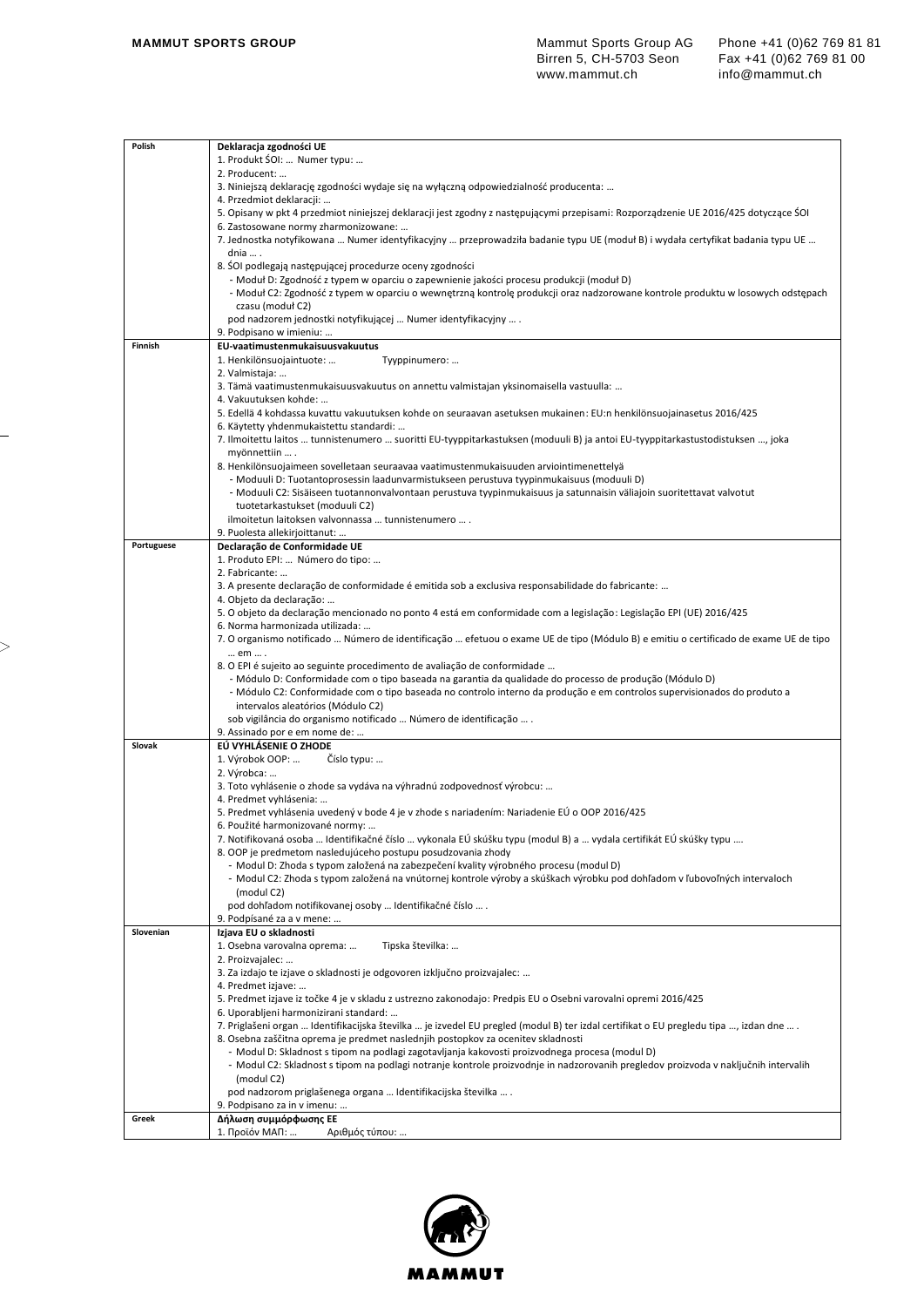|                  | 2. Κατασκευαστής:                                                                                                                                                             |
|------------------|-------------------------------------------------------------------------------------------------------------------------------------------------------------------------------|
|                  | 3. Η παρούσα δήλωση συμμόρφωσης εκδίδεται με αποκλειστική ευθύνη του κατασκευαστή:                                                                                            |
|                  | 4. Αντικείμενο της δήλωσης:                                                                                                                                                   |
|                  | 5. Το αντικείμενο της δήλωσης που περιγράφεται στο σημείο 4 είναι σύμφωνο προς τον κανονισμό: Κανονισμός ΜΑΠ 2016/425 ΕΕ                                                      |
|                  | 6. Εναρμονισμένο πρότυπο που χρησιμοποιήθηκε:                                                                                                                                 |
|                  | 7. Ο κοινοποιημένος οργανισμός … Αριθμός μητρώου … διενήργησε την εξέταση τύπου ΕΕ (Ενότητα Β) και χορήγησε το πιστοποιητικό<br>εξέτασης τύπου ΕΕ ΧΥΖ που εκδόθηκε στις  .    |
|                  | 8. Το ΜΑΠ υπόκειται στην ακόλουθη διαδικασία αξιολόγησης της συμμόρφωσης                                                                                                      |
|                  | - ενότητα Δ: Συμμόρφωση προς τον τύπο με βάση τη διασφάλιση της ποιότητας της διαδικασίας παραγωγής (ενότητα Δ)                                                               |
|                  | - ενότητα Γ2: Συμμόρφωση προς τον τύπο με βάση τον εσωτερικό έλεγχο της παραγωγής και τη δοκιμή του προϊόντος υπό εποπτεία                                                    |
|                  | κατά τυχαία διαστήματα (ενότητα Γ2)                                                                                                                                           |
|                  | υπό την εποπτεία του κοινοποιημένου οργανισμού  Αριθμός μητρώου  .                                                                                                            |
|                  | 9. Υπογραφή για και εξ ονόματος:                                                                                                                                              |
| Hungarian        | EU-megfelelőségi nyilatkozat                                                                                                                                                  |
|                  | 1. Egyéni védőeszköz:  Típusszám:                                                                                                                                             |
|                  | 2. Gyártó:                                                                                                                                                                    |
|                  | 3. Ez a megfelelőségi nyilatkozat a gyártó kizárólagos felelősségére kerül kiadásra:<br>4. A nyilatkozat tárgya:                                                              |
|                  | 5. A nyilatkozat 4. pont szerinti tárgya megfelel az alábbi jogszabálynak: Az EU személyi védőfelszerelésekről szóló 2016/425 sz. jogszabálya                                 |
|                  | 6. A felhasznált harmonikus szabványok:                                                                                                                                       |
|                  | 7. A bejelentett szervezet  Azonosítószám  elvégezte az EU-típusvizsgálatot (B. modul) és  napján kiadta az  számú EU-típusvizsgálati                                         |
|                  | tanúsítványt.                                                                                                                                                                 |
|                  | 8. A személyi védőfelszerelésre az alábbi megfelelőségértékelési eljárás vonatkozik                                                                                           |
|                  | - D modul: a gyártás minőségbiztosításán alapuló típusmegfe- lelőség (D modul)                                                                                                |
|                  | - C2 modul: belső gyártásellenőrzésen és véletlenszerű időközönként, felügyelet mellett végzett termékellenőrzésen alapuló                                                    |
|                  | típusmegfelelőség (C2 modul)                                                                                                                                                  |
|                  | A bejelentett szervezet felügyelete mellett  Azonosítószám  .                                                                                                                 |
| Romanian         | 9. A tanúsítványt a következő nevében és megbízásából írták alá:                                                                                                              |
|                  | Declarația de conformitate UE<br>1. Produs EIP:  Numărul tipului:                                                                                                             |
|                  | 2. Producător:                                                                                                                                                                |
|                  | 3. Prezenta declarație de conformitate este eliberată pe răspunderea exclusivă a producătorului:                                                                              |
|                  | 4. Obiectul declaratiei:                                                                                                                                                      |
|                  | 5. Obiectul declarației descris la punctul 4 este în conformitate cu regulamentul: Regulamentul UE privind EIP 2016/425                                                       |
|                  | 6. Standarde armonizate folosite:                                                                                                                                             |
|                  | 7. Organismul notificat  Număr de identificare  a efectuat examinarea UE de tip (modulul B) și a eliberat certificatul de examinare UE de                                     |
|                  | tip , eliberat la  .                                                                                                                                                          |
|                  | 8. EIP face obiectul următoarei proceduri de evaluare a conformității<br>- Modulul D: Conformitatea de tip bazată pe asigurarea calității procesului de producție (modulul D) |
|                  | - Modulul C2: Conformitatea de tip bazată pe controlul intern al producției, plus verificări supravegheate ale produselor la intervale                                        |
|                  | aleatorii (modulul C2)                                                                                                                                                        |
|                  | sub supravegherea organismului notificat  Număr de identificare  .                                                                                                            |
|                  | 9. Semnat pentru și în numele:                                                                                                                                                |
| <b>Bulgarian</b> | Декларация за съответствие на ЕС                                                                                                                                              |
|                  | 1. Продукт, представляващ лично предпазно средство (ЛПС):<br>Номер на типа:                                                                                                   |
|                  | 2. Производител:                                                                                                                                                              |
|                  | 3. Настоящата декларация за съответствие е издадена под пълната отговорност на производителя:                                                                                 |
|                  | 4. Предмет на декларацията:<br>5. Предметът на декларацията, описан в точка 4, е в съответствие с регламент:                                                                  |
|                  | Регламент (ЕС) 2016/425 относно личните предпазни средства                                                                                                                    |
|                  | 6. Използвани хармонизирани стандарти:                                                                                                                                        |
|                  | 7. Нотифициран орган  Идентификационен номер  извърши изпитване на типа на ЕС (Модул В) и издаде сертификат на ЕС за                                                          |
|                  | изпитване на типа АБВ, издаден на  .                                                                                                                                          |
|                  | 8. Личното предпазно средство подлежи на следната процедура за оценяване на съответствието                                                                                    |
|                  | Модул D: Съответствие с типа въз основа на осигуряване качеството на производствения процес (Модул D)                                                                         |
|                  | - Модул С2: Съответствие с типа въз основа на вътрешен производствен контрол с надзор на проверката на продукта на                                                            |
|                  | случайни интервали (Модул С2)<br>под надзора на нотифицирания орган  Идентификационен номер  .                                                                                |
|                  | 9. Подписан за и от името на:                                                                                                                                                 |
| Danish           | EU-overensstemmelseserklæring                                                                                                                                                 |
|                  | 1. Personligt værnemiddel:<br>Typenummer:                                                                                                                                     |
|                  | 2. Fabrikant:                                                                                                                                                                 |
|                  | 3. Denne overensstemmelseserklæring udstedes alene på fabrikantens ansvar:                                                                                                    |
|                  | 4. Erklæringens genstand:                                                                                                                                                     |
|                  | 5. Genstanden for erklæringen, der er beskrevet i punkt 4, er i overensstemmelse med forordningen:                                                                            |
|                  | EU-forordning 2016/425 om personlige værnemidler<br>6. Anvendt harmoniseret standard:                                                                                         |
|                  | 7. Det bemyndigede organ  Identifikationsnummer  har foretaget EU-typeafprøvning (modul B) og udstedt EU-typeafprøvningsattest                                                |
|                  | udstedt den  .                                                                                                                                                                |
|                  | 8. Det personlige værnemiddel er omfattet af følgende overensstemmelsesvurderingsprocedure                                                                                    |
|                  | - Modul D Typeoverensstemmelse på grundlag af kvalitetssikring af fremstillingsprocessen (modul D)                                                                            |
|                  | - Modul C2: Typeoverensstemmelse på grundlag af intern produktionskontrol plus overvåget produktkontrol med vekslende mellemrum                                               |
|                  | (modul C2)                                                                                                                                                                    |
|                  | under overvågning af det bemyndigede organ  Identifikationsnummer  .                                                                                                          |
|                  | 9. Underskrevet for og på vegne af:                                                                                                                                           |